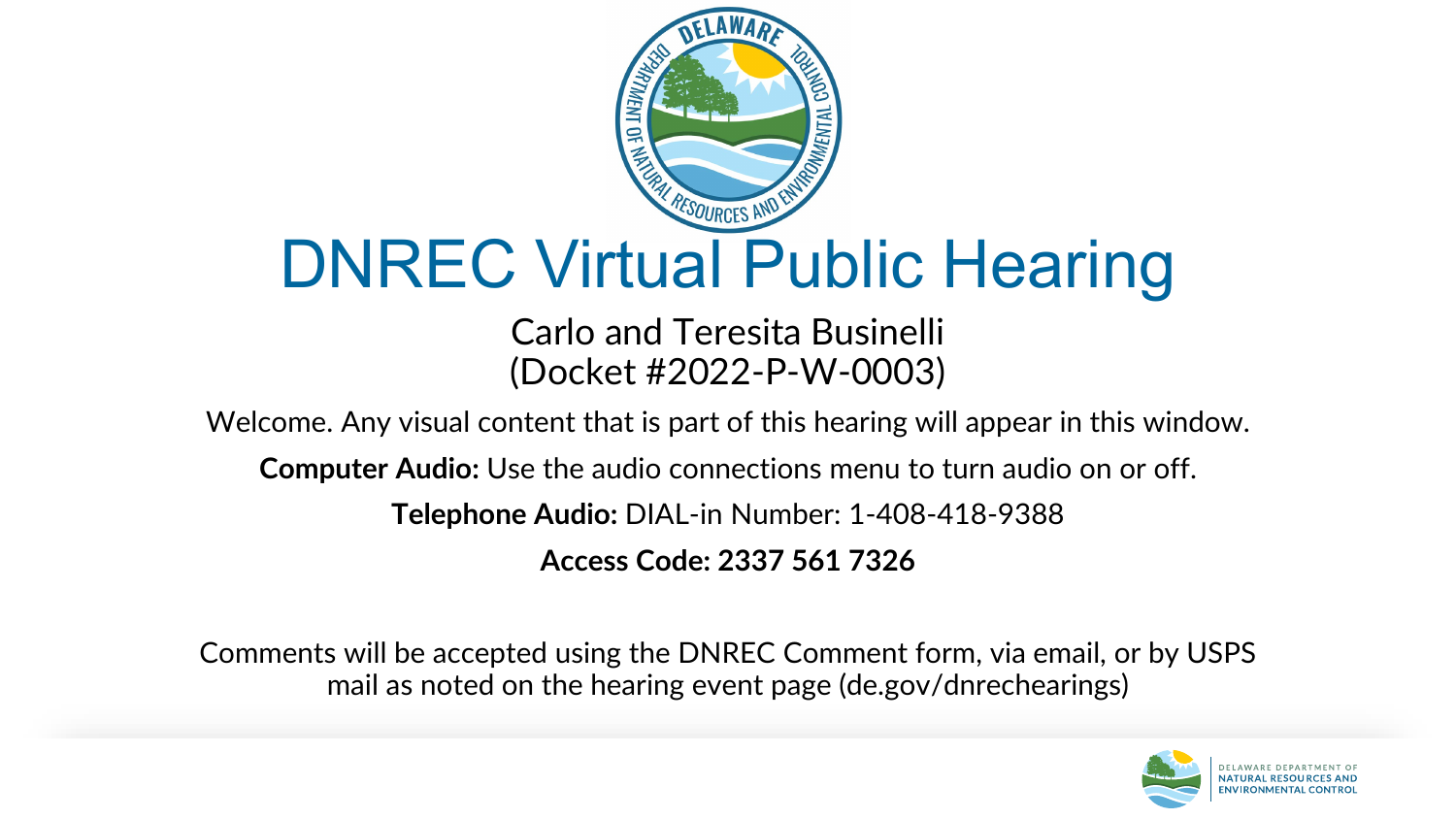## Purpose of Public Hearing

To provide the public an opportunity to comment on Carlo and Teresita Businelli's application to construct a 6 foot wide by 20 foot long dock extension and to install a 6 foot wide by 12 foot long floating kayak launch and to relocate an existing PWC lift.

Subaqueous Lands Lease

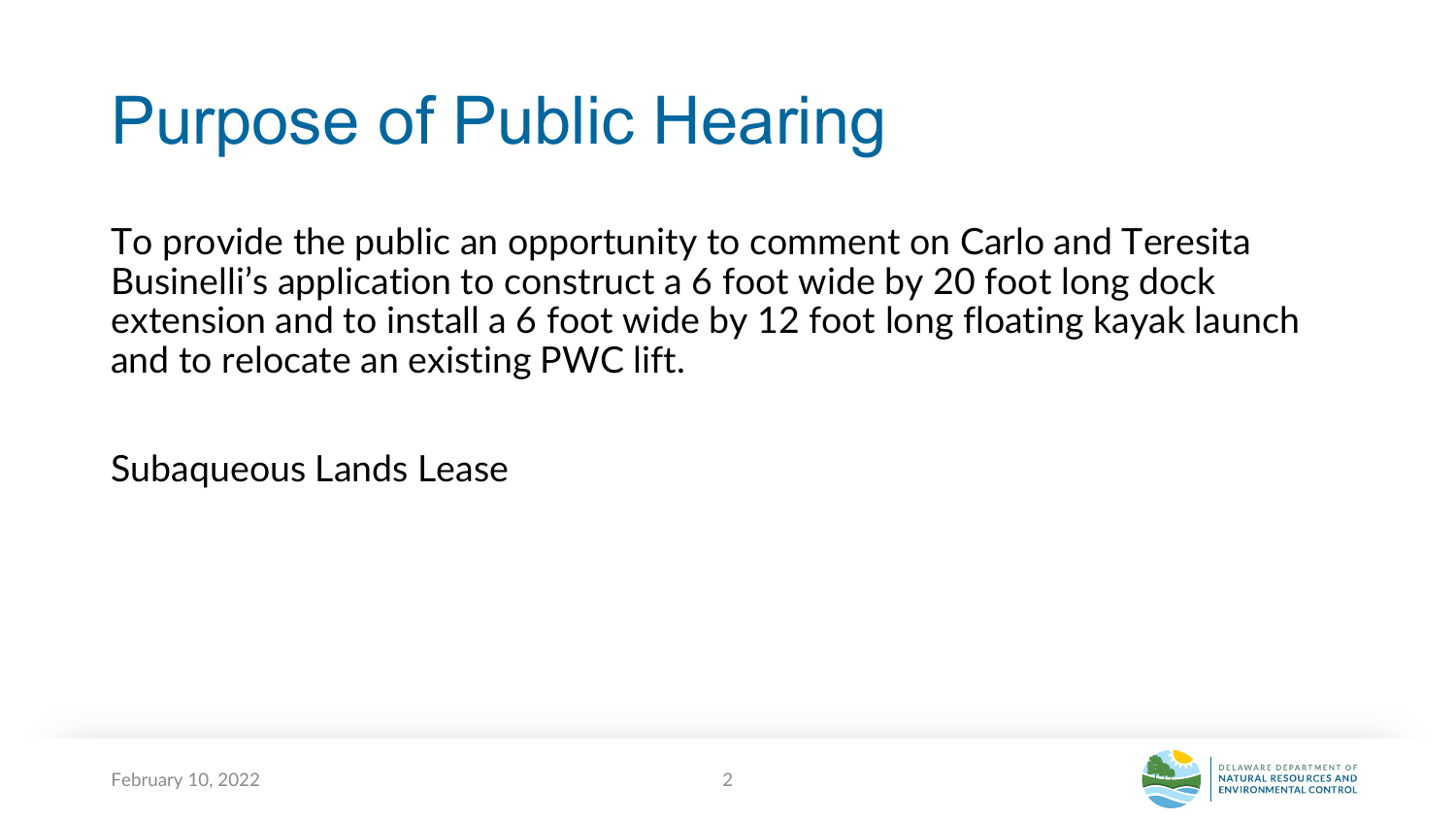## Project Location



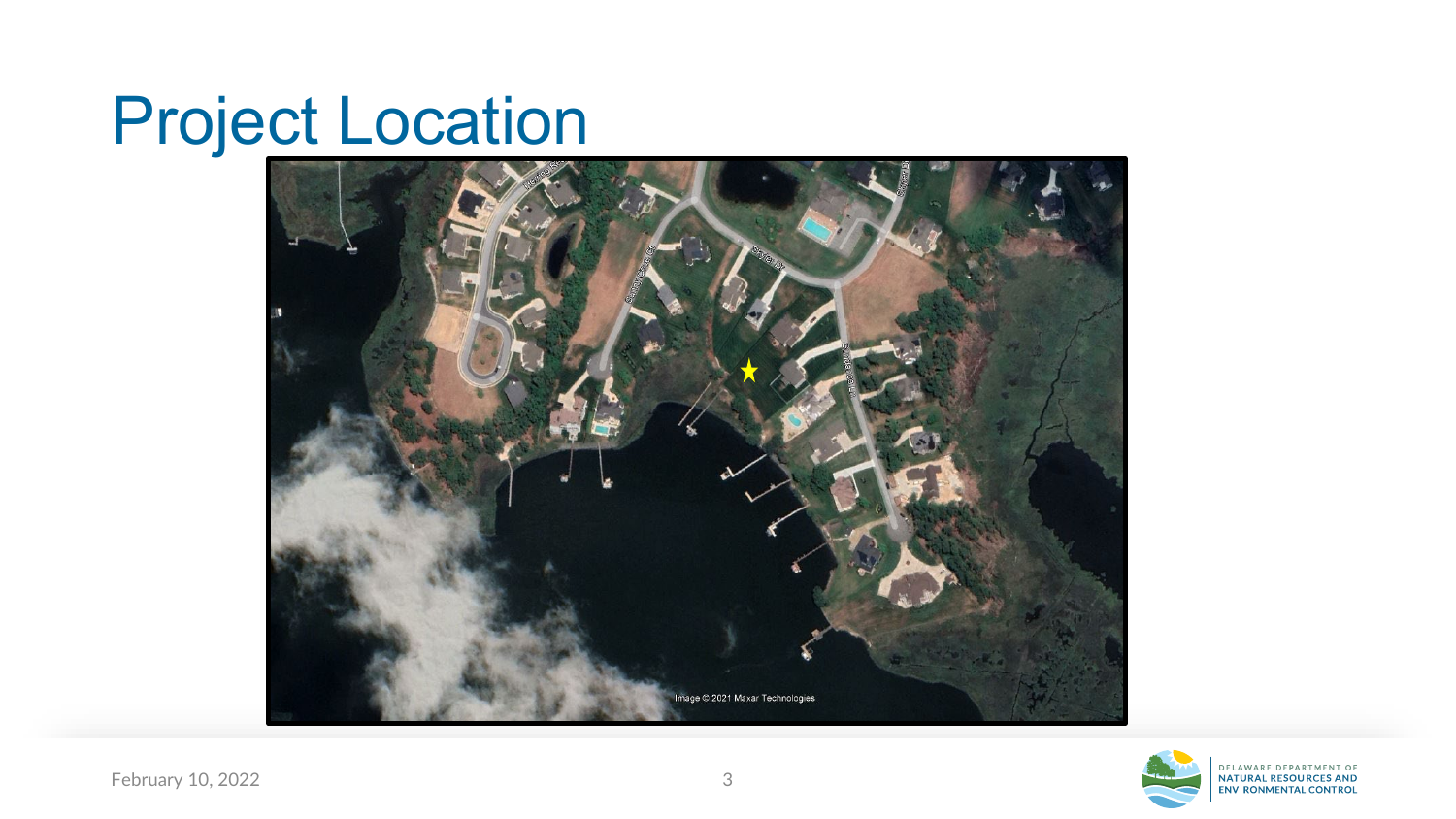## Project Location

Located on Tax Parcel #234-18.00-380.00 at 23962 Sundance Lane, Lewes, Sussex County, Delaware



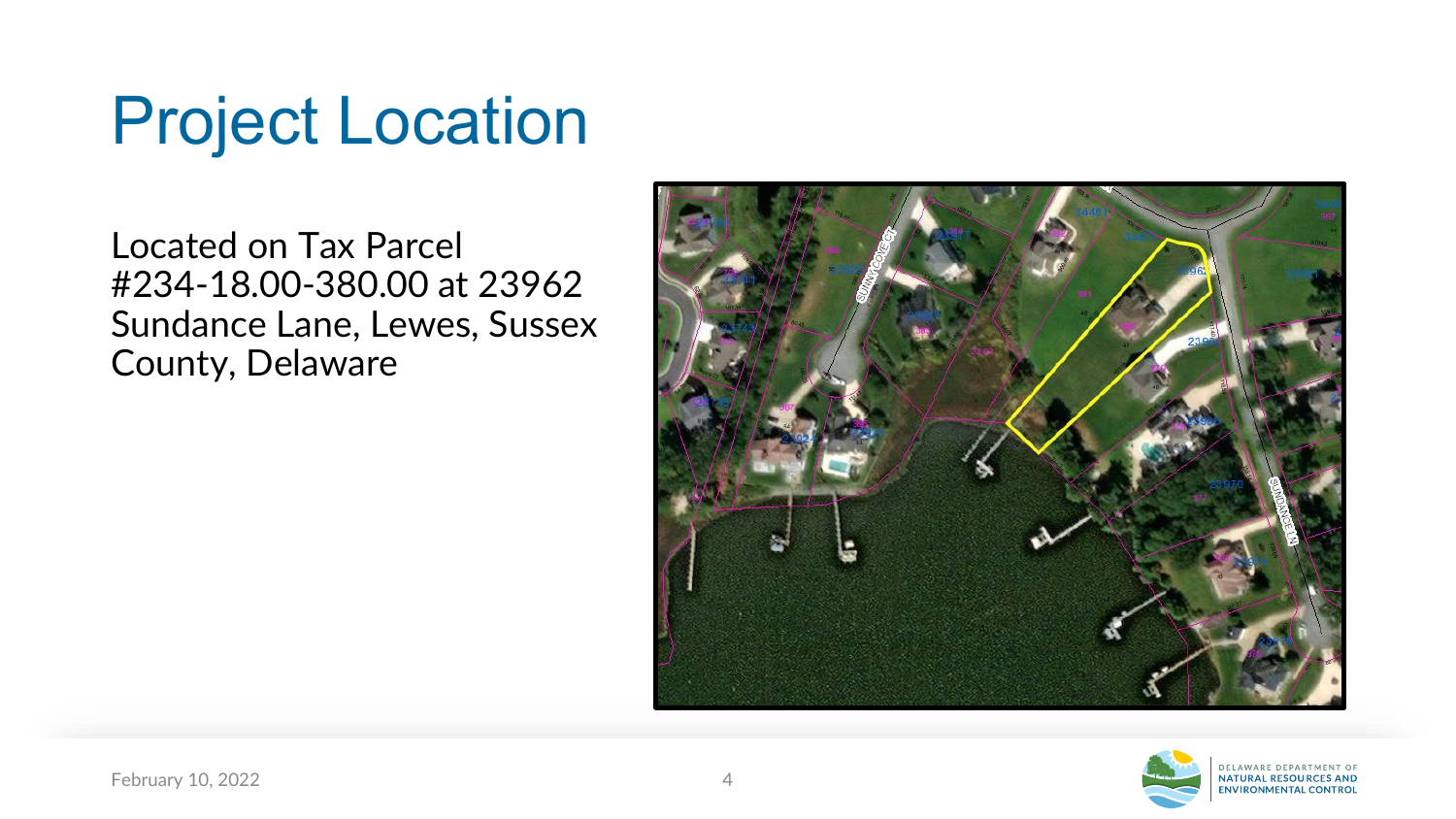### Public Notice

The project was placed on a 20 day public notice period published in The Delaware State News and the News Journal from January 19, 2022 to February 8, 2022

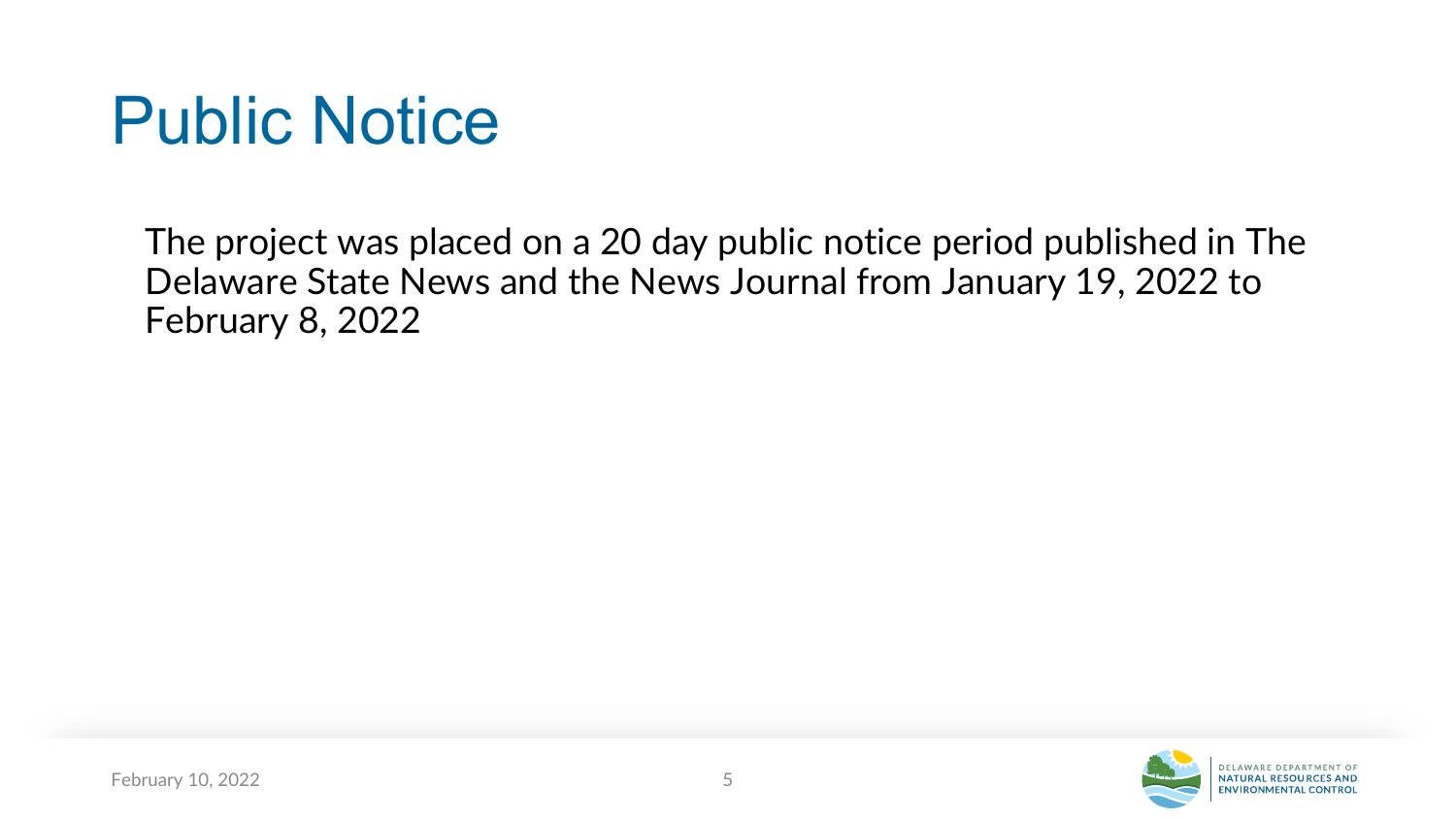## Project Overview

- A 6 foot by 20 foot dock extension
- A 6 foot wide by 12 foot long kayak launch
- Relocation of a PWC lift





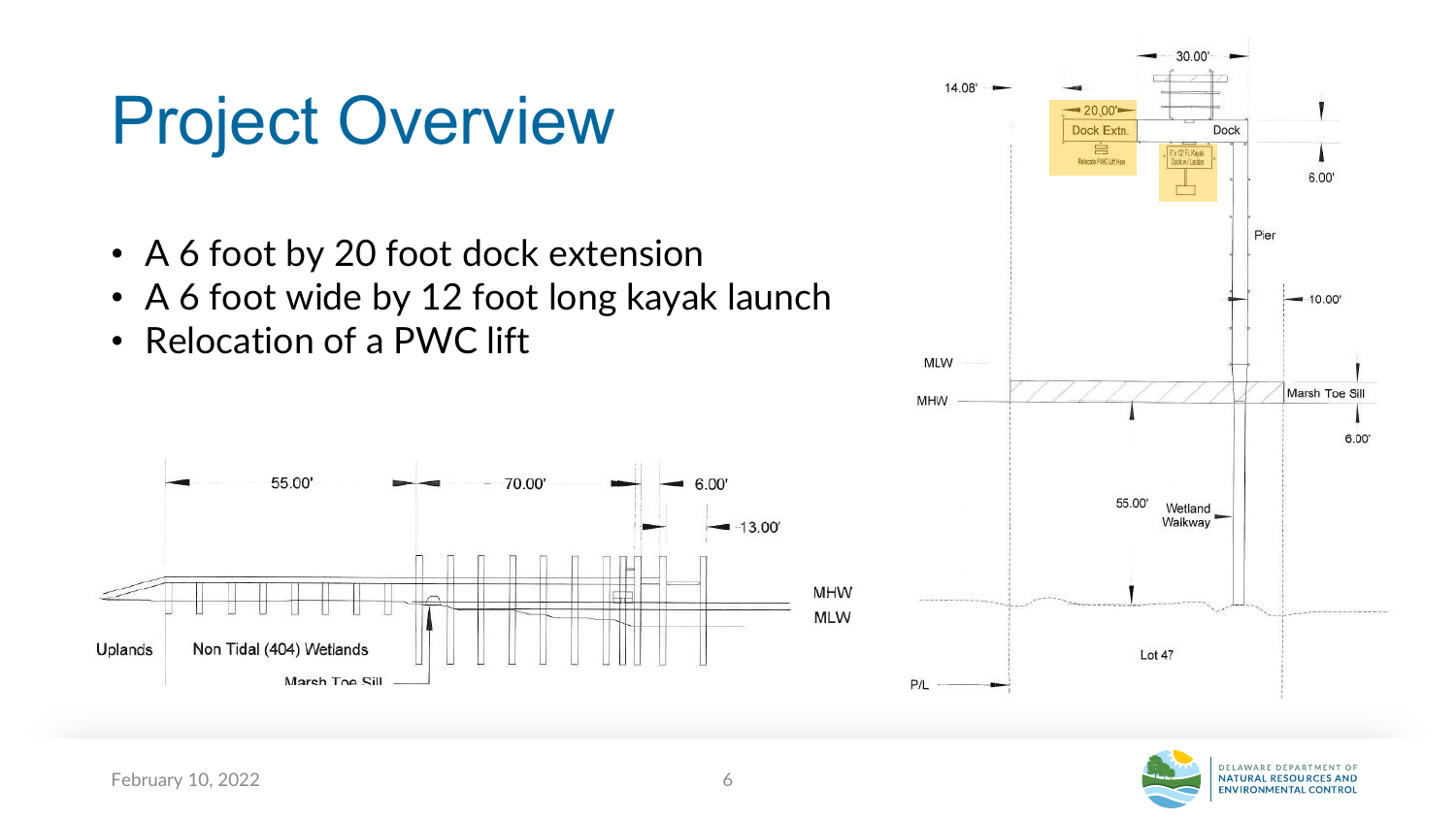# Regulatory Review

- DNREC Division of Water, Wetlands and Subaqueous Lands Section
	- Conducted desktop review to determine if the proposed structure is consistent with regulatory requirements
	- Interpretation of property lines extended
	- Equitable apportionment of water access for riparian landowners within the cove



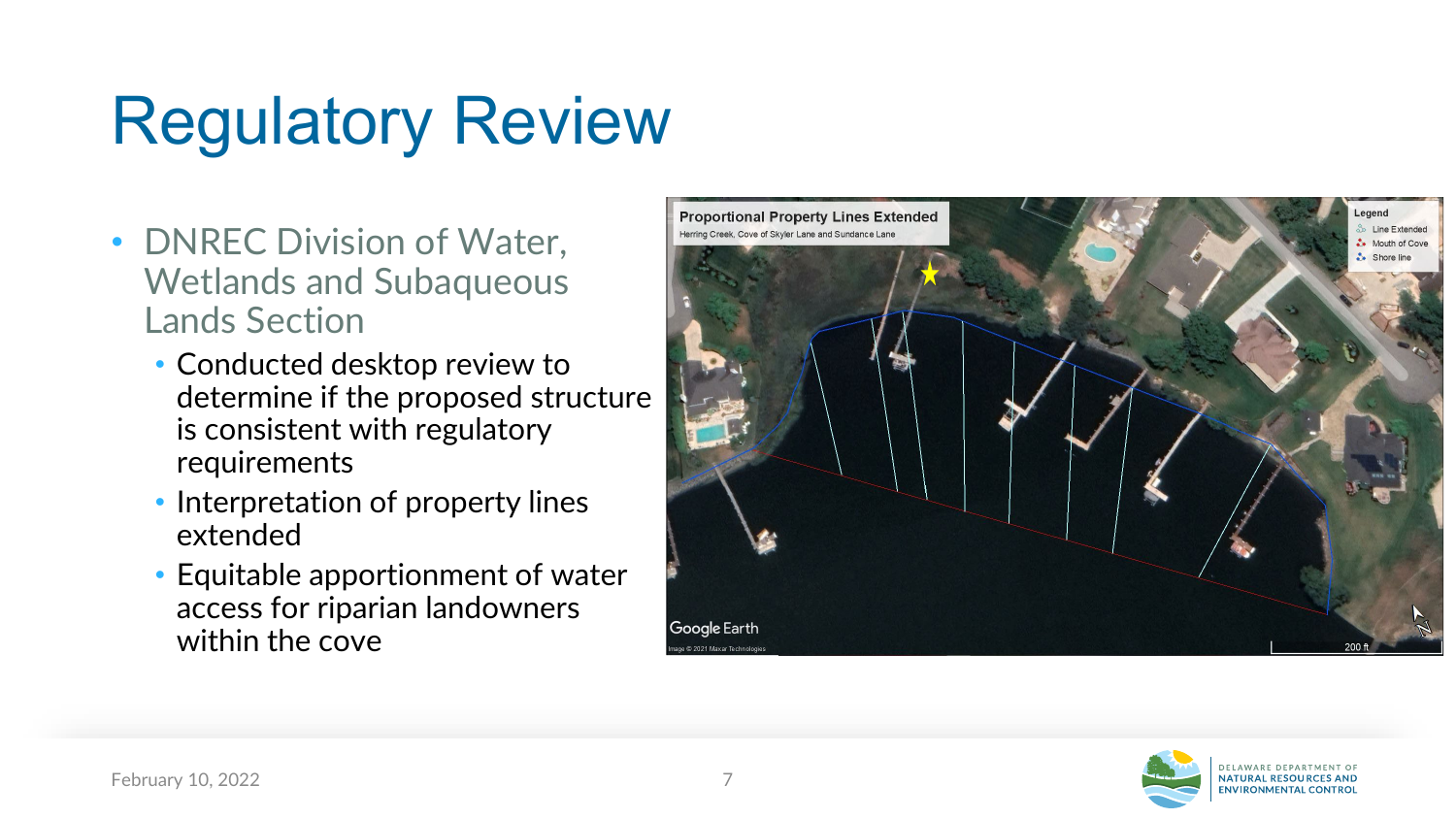

- Exhibit 1 State Law and regulations regarding subaqueous lands
- Exhibit 2 Subaqueous Lands Permit Application
- Exhibit 3 Public Notice as published in the Delaware State News and in the News Journal, and as posted on the Delaware Public Meeting Calendar and on the DNREC web site
- Exhibit 4 DNREC Public Hearing Presentation
- Exhibit 5 Comments received prior to the public hearing